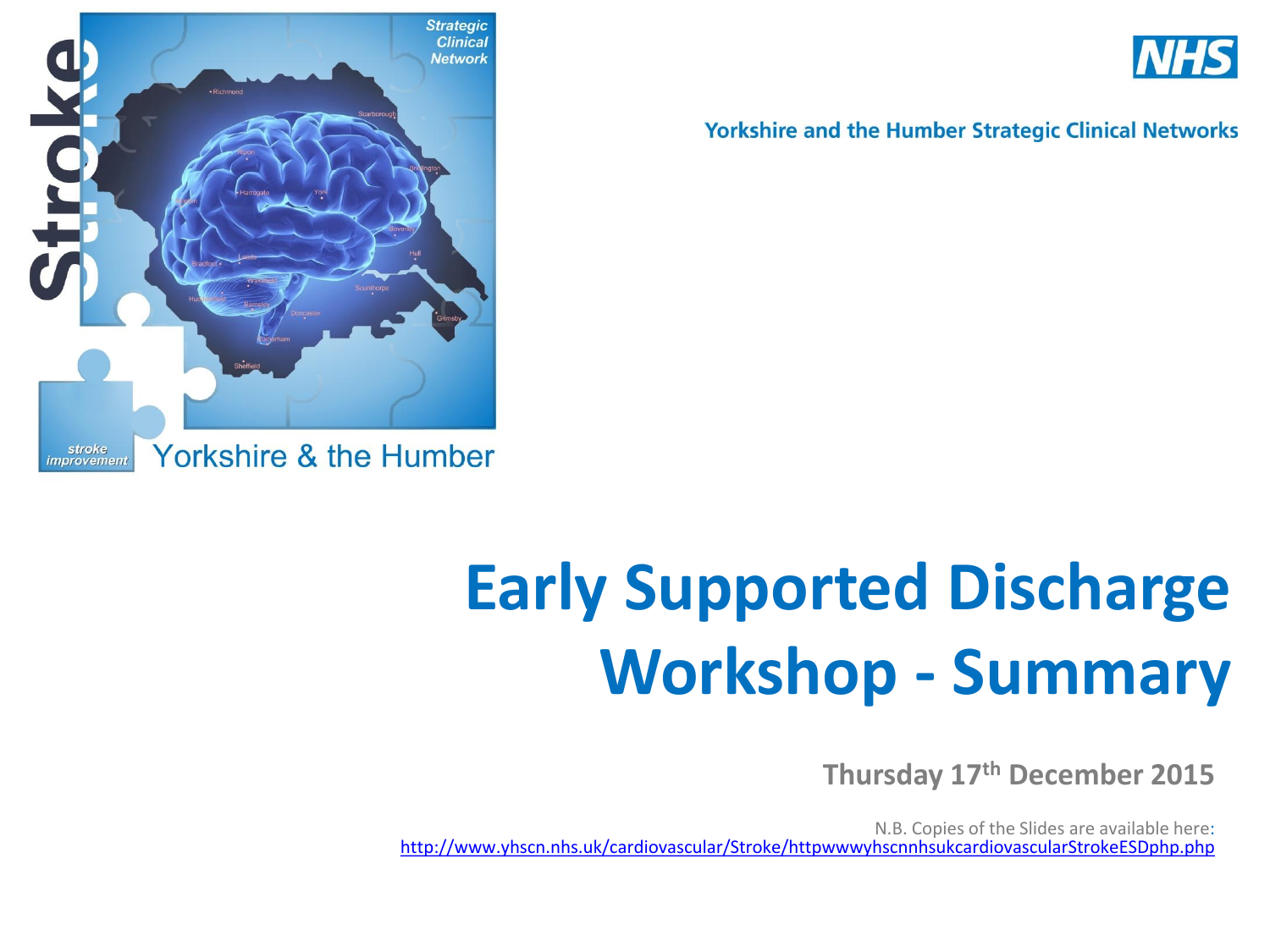### **1. In Attendance:**

| <b>Name</b>             | <b>Job Title</b>                                               | <b>Trust</b>                                            |  |  |
|-------------------------|----------------------------------------------------------------|---------------------------------------------------------|--|--|
| <b>Ashraf Ahmed</b>     | <b>Stroke Consultant</b>                                       | <b>Barnsley Hospital</b>                                |  |  |
| <b>Pam Bagot</b>        | <b>Principal Physiotherapist</b>                               | Harrogate and District NHS FT                           |  |  |
| John Bamford            | <b>Consultant Neurologist and Cerebrovascular</b><br>Physician | Leeds Teaching Hospitals NHS FT                         |  |  |
| <b>Sue Barnston</b>     | <b>Specialist Stroke Nurse</b>                                 | <b>Community Stroke Service - Sheffield</b>             |  |  |
| <b>Laura Bates</b>      | Physio                                                         | Doncaster & Bassetlaw NHS FT                            |  |  |
| <b>Laura Beasant</b>    | Senior Physiotherapist                                         | Chesterfield Royal Hospital                             |  |  |
| Liz Bennington          | <b>Occupational Therapist</b>                                  | <b>Bradford Teaching Hospitals NHS FT</b>               |  |  |
| <b>Sarah Boul</b>       | <b>Quality Improvement Lead</b>                                | Yorkshire and the Humber SCNLes                         |  |  |
| <b>Lesley Bradley</b>   |                                                                | North Lincolnshire and Goole Hospitals                  |  |  |
| <b>Judith Bird</b>      |                                                                | Y&H SCN                                                 |  |  |
| <b>Rebecca Brown</b>    | Working Together Programme Project<br>Manager                  | Working Together Programme/Attain                       |  |  |
| <b>Rebecca Campbell</b> | <b>Quality Improvement Manager</b>                             | Yorkshire and the Humber SCN                            |  |  |
| <b>Charlotte Coles</b>  | <b>Commissioning &amp; Business Manager</b>                    | <b>Leeds Community Services</b>                         |  |  |
| <b>Tracey Craggs</b>    | <b>Assistant Director Operational Delivery</b>                 | East Riding of Yorkshire CCG                            |  |  |
| <b>Mike Dalton</b>      | <b>Operational Lead</b>                                        | <b>Community Stroke Service - Sheffield</b>             |  |  |
| <b>Vicky Draper</b>     | <b>Community Stroke</b>                                        | Harrogate & District Community Stroke<br>Team           |  |  |
| <b>Rachael Dunraven</b> | <b>Senior Occupational Therapist</b>                           | <b>Rotherham FT</b>                                     |  |  |
| <b>Donna Evans</b>      | <b>Lead Nurse</b>                                              | Chesterfield Royal Hospital                             |  |  |
| <b>Sue Fairhurst</b>    | <b>Occupational Therapist</b>                                  | Mid Yorkshire Hospitals                                 |  |  |
| <b>Rebecca Fisher</b>   | Senior Research Fellow & Portfolio<br>Development Manager      | University of Nottingham / East Midlands<br><b>AHSN</b> |  |  |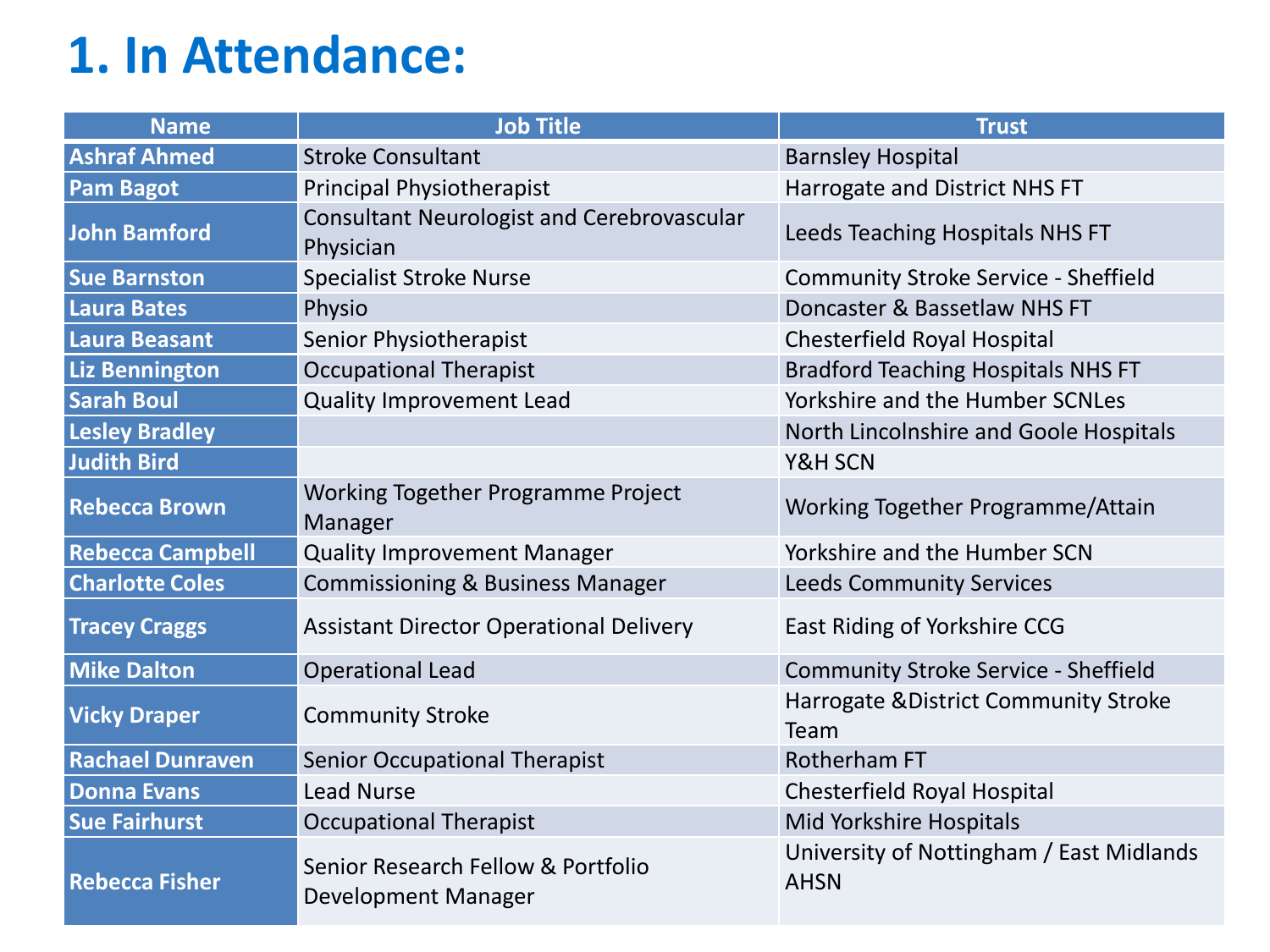## **1. In Attendance (cont.):**

| <b>Name</b>            | <b>Job Title</b>                            | <b>Trust</b>                                            |  |  |
|------------------------|---------------------------------------------|---------------------------------------------------------|--|--|
| Mikki Golodnitski      | <b>Manager of Clinical Network Services</b> | Scarborough and Ryedale CCG                             |  |  |
| <b>Sally Grose</b>     | <b>Clinical Lead Occupational Therapist</b> | Calderdale Support & Independence Team                  |  |  |
| <b>Linda Hayward</b>   | <b>Business Manager</b>                     | Leeds Teaching Hospitals NHS FT                         |  |  |
| <b>Kath Helliwell</b>  | <b>Head of Commissioning</b>                | <b>Bradford Teaching Hospitals NHS FT</b>               |  |  |
| <b>Avril Henson</b>    | <b>Team Leader</b>                          | Locala                                                  |  |  |
| <b>Sara Humphrey</b>   | <b>Stroke Clinical Specialty Lead</b>       | <b>Bradford Teaching Hospitals NHS FT</b>               |  |  |
| <b>Christine Hyde</b>  | Physio Clinical Lead(Neuro)                 | Doncaster & Bassetlaw NHS FT                            |  |  |
| <b>Simon Kirk</b>      | Directorate manager, Specialty Medicine     | <b>Bradford NHS FT</b>                                  |  |  |
| <b>Meg Levers</b>      | Physiotherapist                             | <b>SRCSDT</b>                                           |  |  |
| <b>Amanda Jones</b>    | <b>Stroke Clinical Lead</b>                 | Sheffield Teaching Hospitals NHS FT                     |  |  |
| <b>Annis Lavric</b>    | Senior Physiotherapist (Community)          | Northern Lincolnshire and Goole NHS FT                  |  |  |
| <b>Gillian Lether</b>  | Physiotherapist                             | Mid Yorks ESD and Neuro Community<br>Team               |  |  |
| <b>Julia MacLeod</b>   | <b>Regional Director of Operations</b>      | <b>Stroke Association</b>                               |  |  |
| <b>Alison Mallett</b>  | Senior Physiotherapist                      | Rotherham Hospital                                      |  |  |
| <b>Peter Moore</b>     | <b>Regional Director of Operations</b>      | <b>Stroke Association</b>                               |  |  |
| <b>Chris Newberry</b>  | Stroke and Neuro Therapy Team Leader        | York Teaching Hospitals NHS FT                          |  |  |
| <b>Sue Oxley</b>       | Therapy Co-ordinator                        | <b>Bradford Teaching Hospitals NHS FT</b>               |  |  |
| <b>Hazel Sayers</b>    | <b>Clinical Theme Co-ordinator</b>          | East Midlands Academic Health Science<br><b>Network</b> |  |  |
| <b>Jaimie Shepherd</b> | <b>Stroke Pathway Clinical Manager</b>      | Doncaster Royal Infirmary                               |  |  |
| <b>Freya Sledding</b>  | <b>Therapy Service Manager</b>              | Airedale General Hospital                               |  |  |
| <b>Amanda Young</b>    | <b>Stroke Service Coordinator</b>           | Northern Lincolnshire and Goole NHS FT                  |  |  |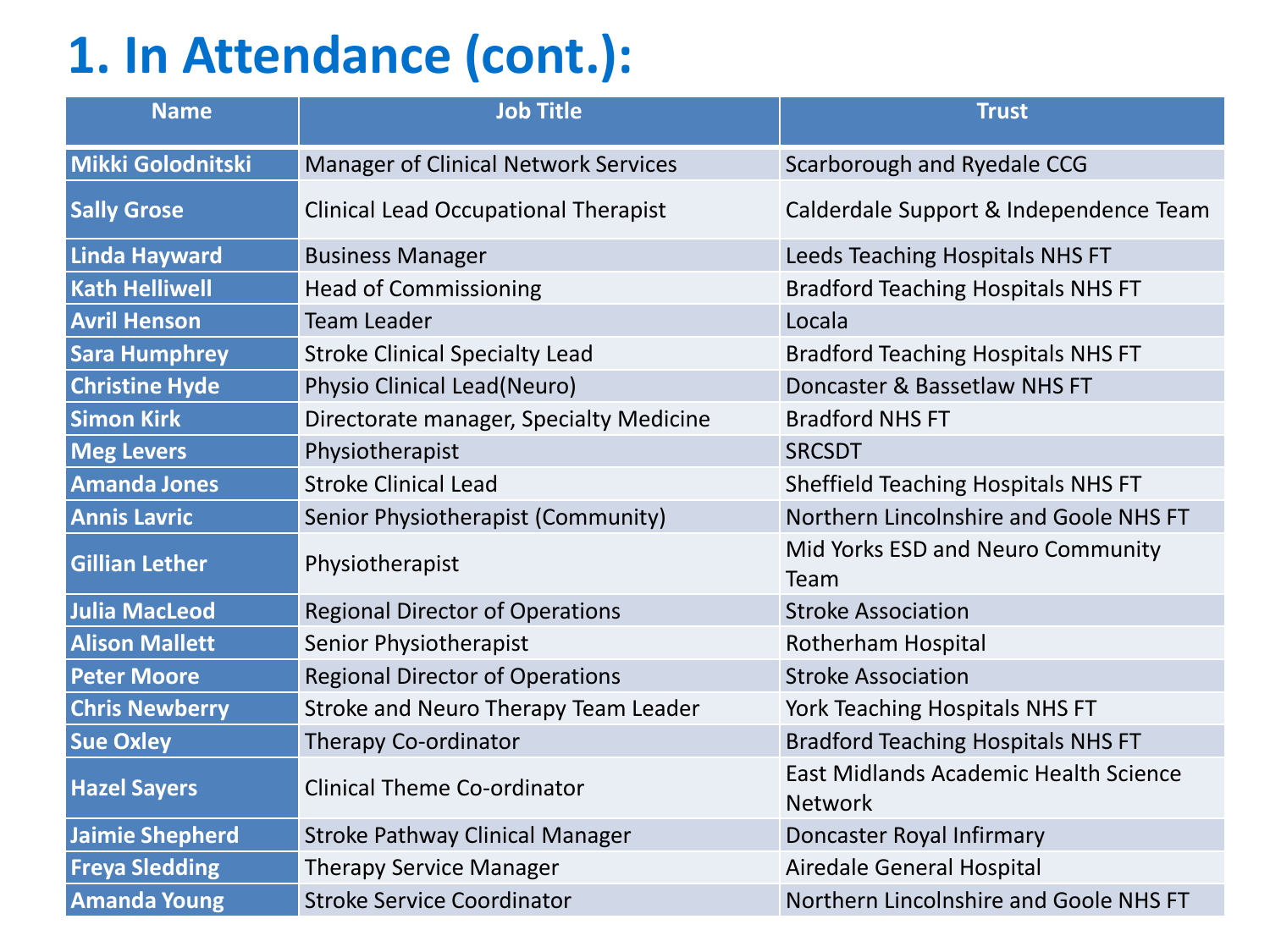### **3. Context and Y&H Position**

#### **Context**

Early supported discharge (ESD) to a comprehensive stroke specialist and multidisciplinary team (which includes social care) in the community, but with a similar level of intensity to stroke unit care, can reduce long-term mortality and institutionalisation rates for up to 50 per cent of patients at lower cost (National Stroke Strategy, 2007). ESD should be considered a specialist stroke service and consist of the same intensity and skill-mix as available in hospital, without delay in delivery (National Clinical Guideline for Stroke, 2012).

The National Sentinal Stroke Audit, 2006 states "*Early supported discharge teams are effective both in terms of clinical benefit and resource use and yet only 22% of trusts have one. One of the common complaints of patients is that they feel abandoned when they leave hospital. The failure to provide specialist community stroke teams may be contributing to this perception".* 

Reconfiguration of stroke services in other areas in England has identified ESD as critical to the success of hyper-acute stroke services.

#### **Yorkshire & the Humber Position**

The Yorkshire & the Humber Senate review of the Working Together (South Yorkshire) Case for Change concluded that a centralised model of HASU care is the only option that can be supported to improve patient care in line with national guidance. This needs to be considered across Y&H, with a focus on the whole pathway including ESD and repatriation.

The Strategic Clinical Network (SCN) agreed to support work across the three sub-regions and coordinate a Yorkshire and Humber approach to Hyper-Acute Stroke Services (this is being referred to as the 'Blueprint'). Standards have been agreed to support this work. Nationally , there remains significant variation in access to ESD and the Post-Acute Organisation Audit (Dec15) has highlighted that there is still considerable work to do to improve availability of ESD in Y&H.

A series of meetings were held in 2014 and a survey of current services was undertaken. This was repeated in advance of the meeting. The results further highlighted the varied position across the region.

The outcome of the initial work in 2014 was agreement to the development and implementation of an assurance framework to ensure a consistent approach to ESD Commissioning and service provision across Y&H.



#### **National Update**

Amanda Jones, Clinical Lead, STHT, provided an overview of the updated ESD recommendations which are currently under development. The draft states that: "An ESD should provide the same skill mix and intensity of rehabilitation and care as would be available if the patient remained in a stroke unit ". The team should care nearly exclusively (this may be changed to exclusively) for stroke patients. The guidelines will also include increased emphasis on self-management and physical exercise.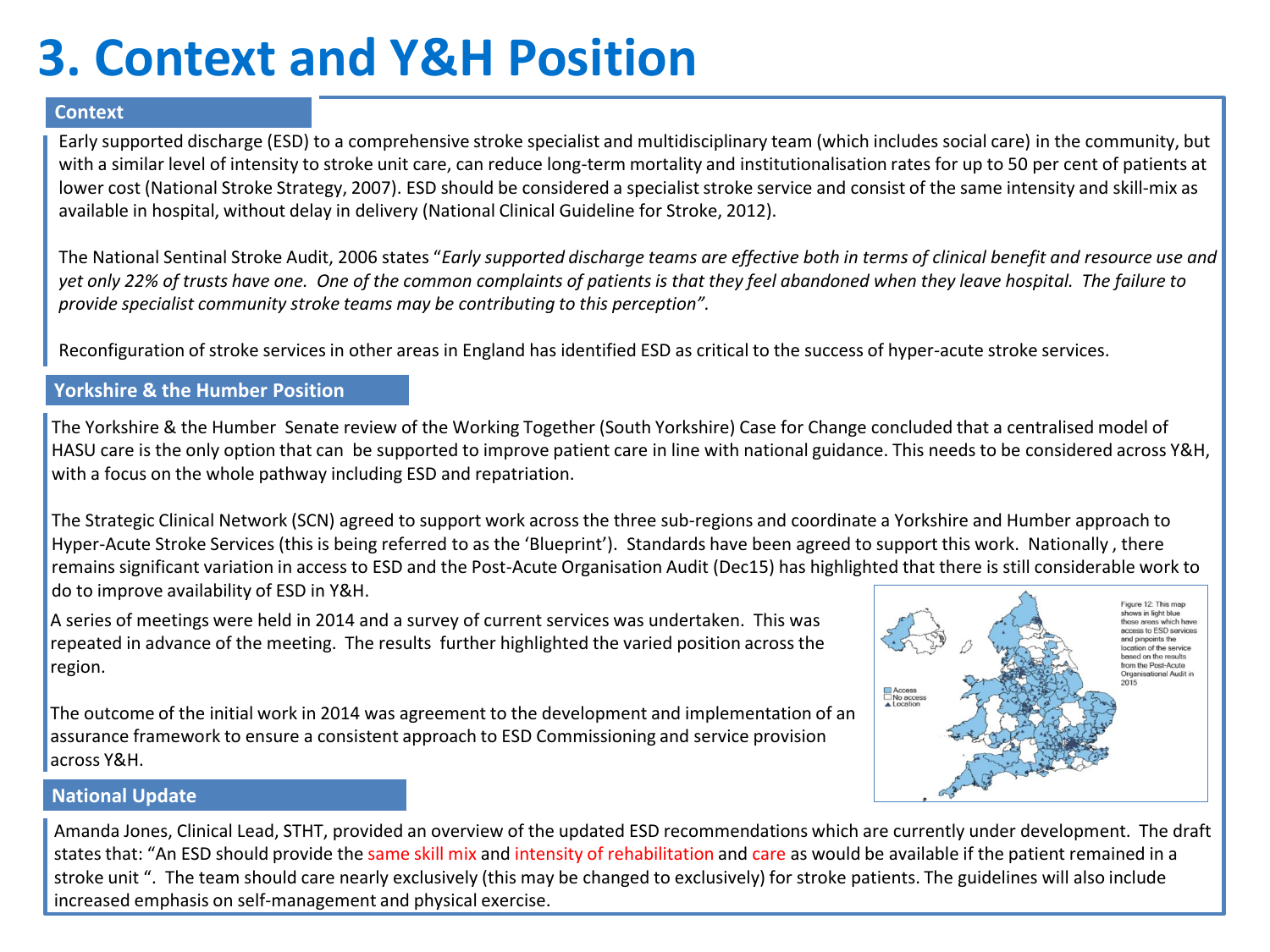### **4. Resources from the East Midlands**



UNITED KINGDOM · CHINA · MALAYSIA



Igniting Innovation

Service Specification and Consensus Paper:

[http://www.yhscn.nhs.uk/cardiovascular/Stroke/httpwwwyhscnnhsukcardiovascularStrokeESDph](http://www.yhscn.nhs.uk/cardiovascular/Stroke/httpwwwyhscnnhsukcardiovascularStrokeESDphp.php) [p.php](http://www.yhscn.nhs.uk/cardiovascular/Stroke/httpwwwyhscnnhsukcardiovascularStrokeESDphp.php)

Generic service specifications for community stroke rehabilitation and six month reviews: [http://emahsn.org.uk/images/Section\\_4\\_-](http://emahsn.org.uk/images/Section_4_-_How_we_are_making_a_difference/Stroke/Community_Stroke_Rehab_Specification_FINAL.pdf) How we are making a difference/Stroke/Community Stroke Rehab Specification FINAL.pdf

[http://emahsn.org.uk/images/resource](http://emahsn.org.uk/images/resource-hub/Stroke 6 month reviews specification toolkit/Stroke B_Service specification.pdf)[hub/Stroke%206%20month%20reviews%20specification%20toolkit/Stroke%20B\\_Service%20spec](http://emahsn.org.uk/images/resource-hub/Stroke 6 month reviews specification toolkit/Stroke B_Service specification.pdf) [ification.pdf](http://emahsn.org.uk/images/resource-hub/Stroke 6 month reviews specification toolkit/Stroke B_Service specification.pdf)

SSNAP activities conducted with East Midlands Service Providers and the development of a set of Help notes (adopted by RCP) for ESD and Community rehabilitation teams:

[http://emahsn.org.uk/images/Section\\_4\\_-](http://emahsn.org.uk/images/Section_4_-_How_we_are_making_a_difference/Stroke/Supplementory_ESD_and_CRT_SSNAP_helpnotes_web.pdf)

How we are making a difference/Stroke/Supplementory ESD and CRT SSNAP helpnotes w [eb.pdf](http://emahsn.org.uk/images/Section_4_-_How_we_are_making_a_difference/Stroke/Supplementory_ESD_and_CRT_SSNAP_helpnotes_web.pdf)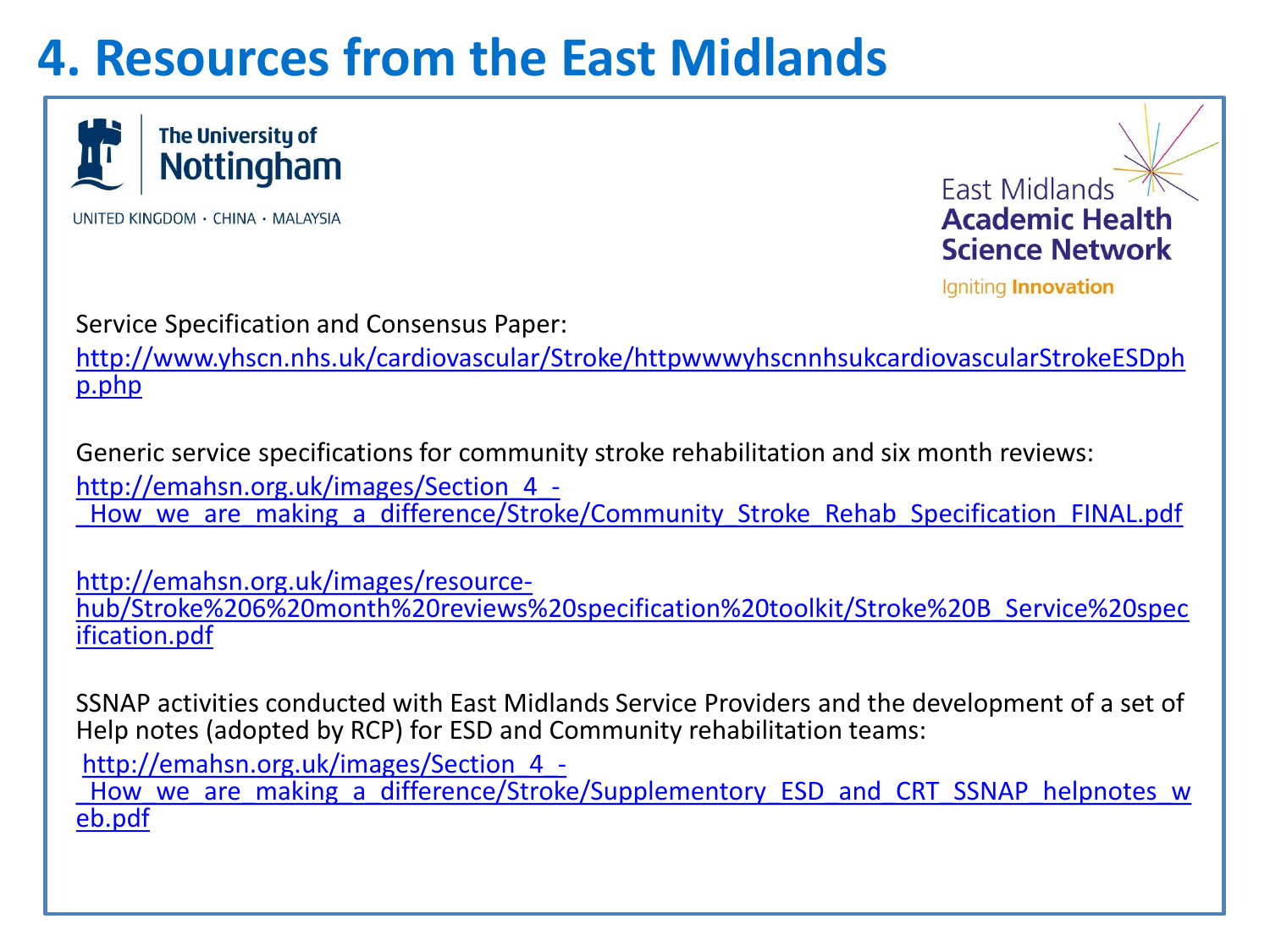### **5. Summary of Questions & Comments**

#### **Questions Raised During Presentations**

Q. How do commissioners recommendations become more than recommendations?

A. We have to make the case, we need to bring more clarity to the recommendations for commissioners, we need to synthesise what we mean and outline how it may integrate with current services.

A. ESD is difficult, there is no carrot for it, we are also looking at rehab from a lot of different perspectives, currently there are too many cases for change

Comment: The challenge is how to retain stroke specificity.

Q. Are the East Midlands Service Specifications available to share?

A. Yes, we are very keen not to re-invent the wheel. There are a range of resources developed in the East Midlands which could be adapted.

Q. What is the population of the East Midlands? This is useful so that comparisons can be drawn with Yorkshire and the Humber. A. 4.533 million

Comment: Let's link in with Rebecca Fisher and build on the work undertaken in the East Midlands.

- Q. How many think that their ESD Service fulfils the criteria?
- A. (Wakefield): Yes
- A. (Sheffield): Yes, but their definition of ESD services has changed several times.
- A. (Rotherham): The Service runs with 2 people, which is not a fulfilment of the service requirements.
- A. (York): The service is a bit of a half way house, and is not available to all patients.
- A. (Harrogate): Not classed as an ESD Service.

#### Q. How different would a service model be for rural services?

A. The East Midlands team are conducting some research around this. A multidisciplinary team is still required. It may be better to have a community stroke team. Also consideration is required regarding what can be done on a regional level to develop a specialist service.

The Group also discussed:

- Generic services versus specialised services.
- Length of Stay.
- Provision of services beyond ESD.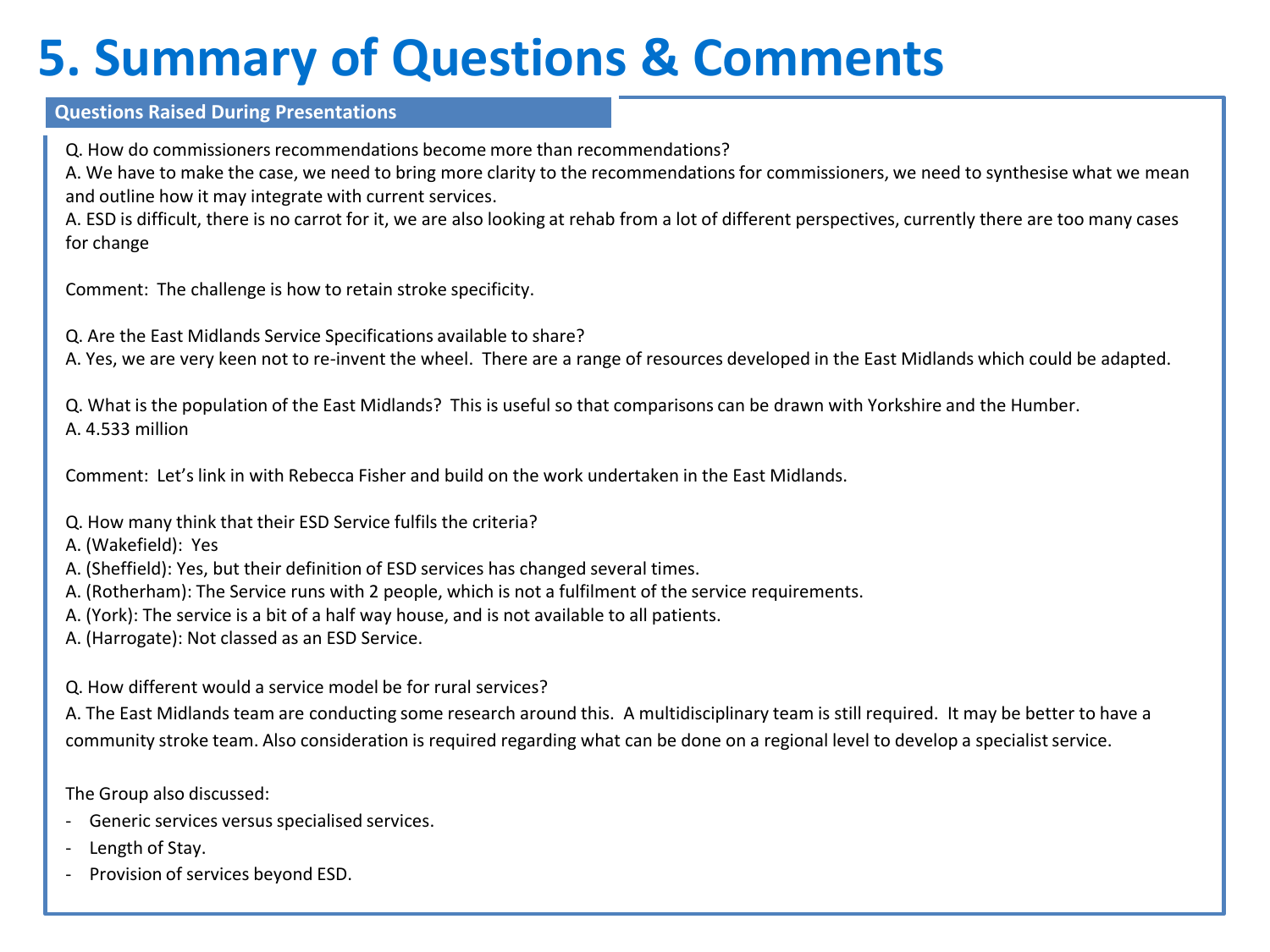### **6. Summary of Discussions**

#### **Areas considered during group discussions**

- Should the ESD be time-limited- evidence is on intensive and for 6 weeks duration?
- Should it be a 7 day service?
- Should it be just for mild/moderate patients?
- Should it be a specialist service or part of a more generic intermediate care service (Better Care Fund)?
- In-reach versus out-reach?
- Are the 'ESD' services in Y&H consistent with national recommendations?
- What are the barriers & enablers to implementing ESD?
- What are the Service requirements?
- What is the scope?
- What support is required from the SCN to standardise ESD commissioning across Y&H?
	- Service Specification
	- Data and Information
	- Case for change
	- Position Statement

#### **Key areas of discussion**

- **Mild to moderate patients** i.e. how elastic is the band? Should we go beyond the evidence base on length of service? Should we be coming up with an ESD specification based on national guidance or should we come up with a generic stroke service specification? We should ask if those patients who are not getting an ESD service are getting any service? It was felt that community stroke teams do provide an ESD model with the intensity of the service provided but the staffing across specialities is not what meets the requirements of an actual ESD service.
- **Length of stay -** particularly around the 6 week pathway.
- **In-reach versus out-reach**? Some area are trying a combined model it is working really well, especially for patient experience and continuity this is Doncaster doing this. Staff have more confidence, and patient assessments are reduced – better handover process.
- The impact of **HASU** Reconfiguration will be result in services accessing multiple ESD teams. A reduction in HASS will increase the pressure on ESD services. They will need to work.
- **7 day services**. Harrogate patients don't want Saturday/Sunday appointments. They are offered to new patients but most patients decline weekend interventions. More clarity is required. What is a 7 day service? Same level staffing or less staffing? Feedback around 7 day working – more clarity is required.
- **Post-ESD – Time-limitations**. 6 weeks is fine as long as other services are ready to pick up where ESD leaves off. Should duration of service be based on professional judgement? There are blurred boundaries and a conflict between the service specification and professional judgement.
- **Re-accessing Services**. The group discussed patients not being able to get back into services when they need them.
- **Social work**  This is a gap in most cases.
- **Stroke Association** should be more heavily involved in ESD as it is the Stroke Association that provides a continued service. Regular reviews are essential to ensure that patients get what they need on into the future.
- **Commissioner requirements**. Different solutions for different areas. Without a tariff it is hard to incentivise
- **Specialised versus generic services**  it was felt that a specialism should be maintained this is something that could be championed regionally. Regional training programmes are an ongoing issue.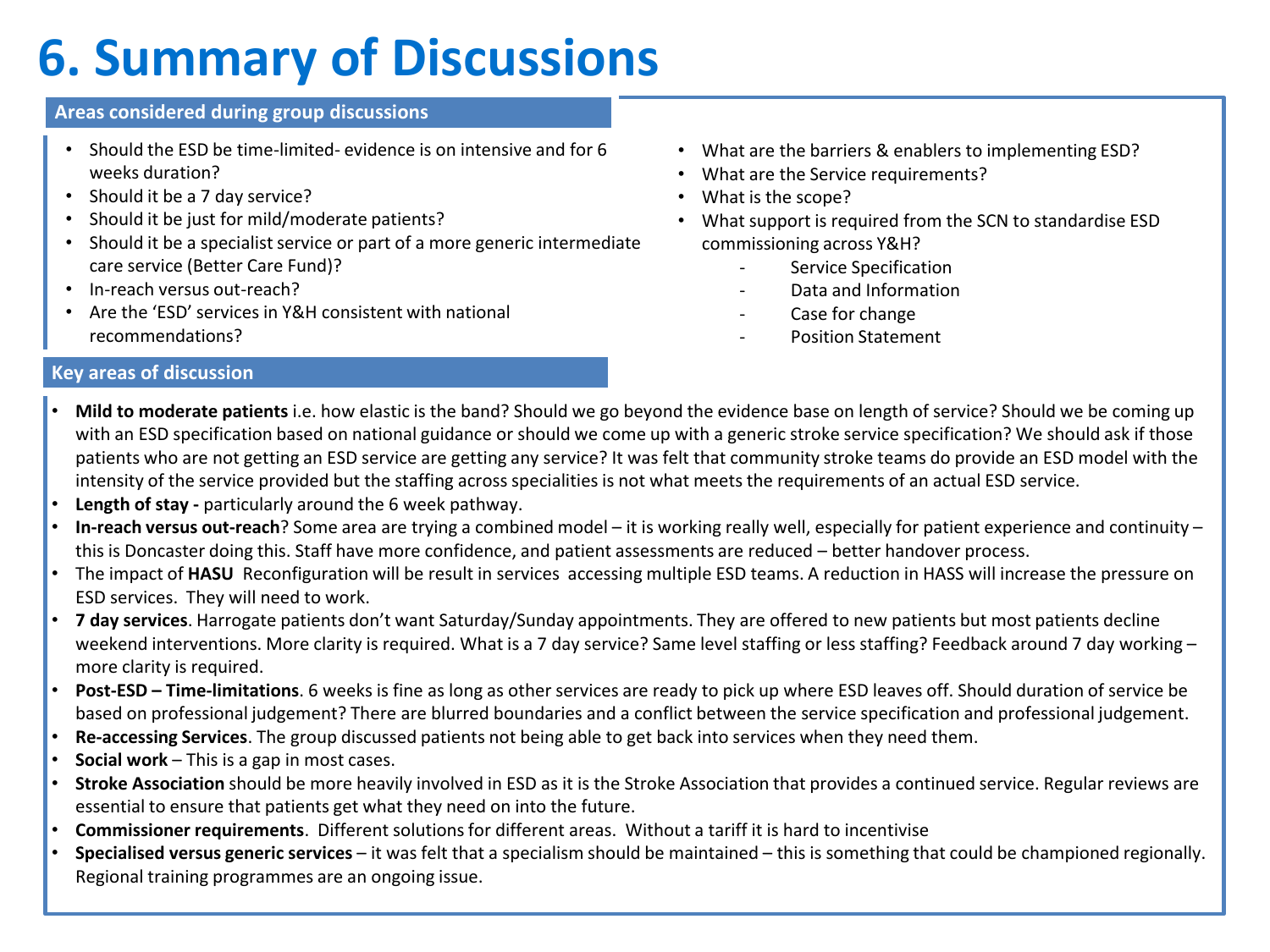## **7. Next Steps / Actions**

| Ref#                     | <b>Next Steps</b>                                                                                  | <b>Owner</b>                   | <b>Due</b>                    | <b>Action</b>                             |
|--------------------------|----------------------------------------------------------------------------------------------------|--------------------------------|-------------------------------|-------------------------------------------|
| 1                        | Share slides and East Midlands resources                                                           | Rebecca<br>Campbell            | Dec15                         | Available on SCN ESD<br>webpage           |
| 2 <sup>1</sup>           | Ensure ESD included within the Y&H Blueprint development and HASS<br><b>Transformation work</b>    | Julia Jessop                   | Ongoing<br>2016               |                                           |
| 3 <sup>1</sup>           | More Clarity required regarding '7-day services'                                                   | Amanda<br>Jones                | <b>Next</b><br><b>Meeting</b> | Raise as part of guideline<br>development |
| $\vert \mathbf{A} \vert$ | Development of ESD service specification - Build on work from the<br>East Midlands                 | Julia Jessop                   | Ongoing<br>2016               | <b>Service Specification</b>              |
| 5.                       | Support commissioning of ESD services and ensure incorporated in to<br>the Y&H HASS Blueprint Work | John Bamford &<br>Julia Jessop | Feb16                         | Development of case for<br>change         |
| 6                        | Consideration to be given to regional education & training                                         | John Bamford                   | Ongoing<br>2016               | Discussion at CEG                         |